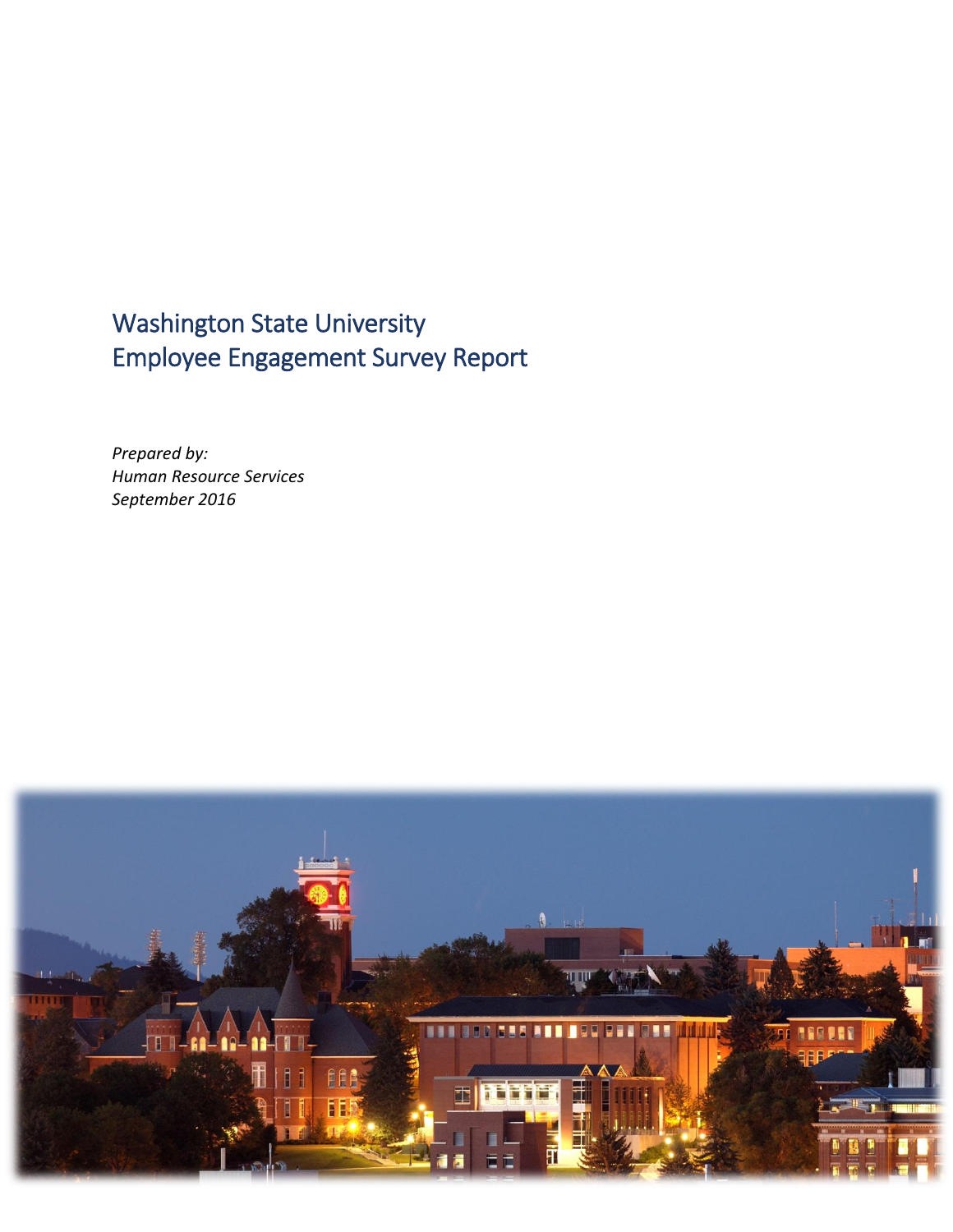# **TABLE OF CONTENT**

## 3 **| Executive Summary**

## 3 **| SURVEY OVERVIEW:**

- 3 About the Survey
- 4 Who Participated

## 4 **| OVERALL SURVEY RESULTS:**

- 4 Advancing the University's Mission
- 5 Workplace Concerns and Resources
- 5 Positive Responses
- 6 Areas for Improvement / Evaluation
- 6 Action Items

## 7 **| DEMOGRAPHIC SPECIFIC INFORMATION**

- 7 Breakdown by Gender:
- 7 Breakdown by Age:
- 8 Breakdown by Race / Ethnic Background
- 9 Breakdown by Employee Type:
- 9 Breakdown by Number of Years Employed by WSU:
- 10 Breakdown by WSU Location/Campus
- 11 Breakdown by Areas

## 12 **| EMPLOYEE OVERALL COMMENTS**

- 12 Employee Feedback
- 13 Areas for Improvement:

## **APPENDIXES**

[APPENDIX](http://hrs.wsu.edu/wp-content/uploads/2016/09/Final-Appendics_20142016-1.pdf#page=1) A: OVERALL BREAKDOWN OF DATA [APPENDIX](http://hrs.wsu.edu/wp-content/uploads/2016/09/Final-Appendics_20142016-1.pdf#page=2) B.1: BREAKDOWN BY GENDER [APPENDIX](http://hrs.wsu.edu/wp-content/uploads/2016/09/Final-Appendics_20142016-1.pdf#page=3) B.2: BREAKDOWN BY AGE [APPENDIX](http://hrs.wsu.edu/wp-content/uploads/2016/09/Final-Appendics_20142016-1.pdf#page=4) B.3: BREAKDOWN BY ETHNICITY/RACE [APPENDIX](http://hrs.wsu.edu/wp-content/uploads/2016/09/Final-Appendics_20142016-1.pdf#page=5) B.4: BREAKDOWN BY EMPLOYEE TYPE [APPENDIX](http://hrs.wsu.edu/wp-content/uploads/2016/09/Final-Appendics_20142016-1.pdf#page=6) B.5: BREAKDOWN BY YEARS OF SERVICE [APPENDIX](http://hrs.wsu.edu/wp-content/uploads/2016/09/Final-Appendics_20142016-1.pdf#page=7) B.6: BREAKDOWN BY LOCATION [APPENDIX](http://hrs.wsu.edu/wp-content/uploads/2016/09/Final-Appendics_20142016-1.pdf#page=8) C.1: BREAKDOWN BY AREAS [APPENDIX](http://hrs.wsu.edu/wp-content/uploads/2016/09/Final-Appendics_20142016-1.pdf#page=11) C.2: BREAKDOWN BY AREAS (FACULTY) [APPENDIX](http://hrs.wsu.edu/wp-content/uploads/2016/09/Final-Appendics_20142016-1.pdf#page=13) D.1: BREAKDOWN BY GENDER (FACULTY) [APPENDIX](http://hrs.wsu.edu/wp-content/uploads/2016/09/Final-Appendics_20142016-1.pdf#page=14) D.2: BREAKDOWN BY AGE (FACULTY) [APPENDIX](http://hrs.wsu.edu/wp-content/uploads/2016/09/Final-Appendics_20142016-1.pdf#page=15) D.3: BREAKDOWN BY ETHNICITY / RACE (FACULTY) [APPENDIX](http://hrs.wsu.edu/wp-content/uploads/2016/09/Final-Appendics_20142016-1.pdf#page=16) D.4: BREAKDOWN BY YEARS OF SERVICE (FACULTY) [APPENDIX](http://hrs.wsu.edu/wp-content/uploads/2016/09/Final-Appendics_20142016-1.pdf#page=17) D.5: BREAKDOWN BY LOCATION (FACULTY)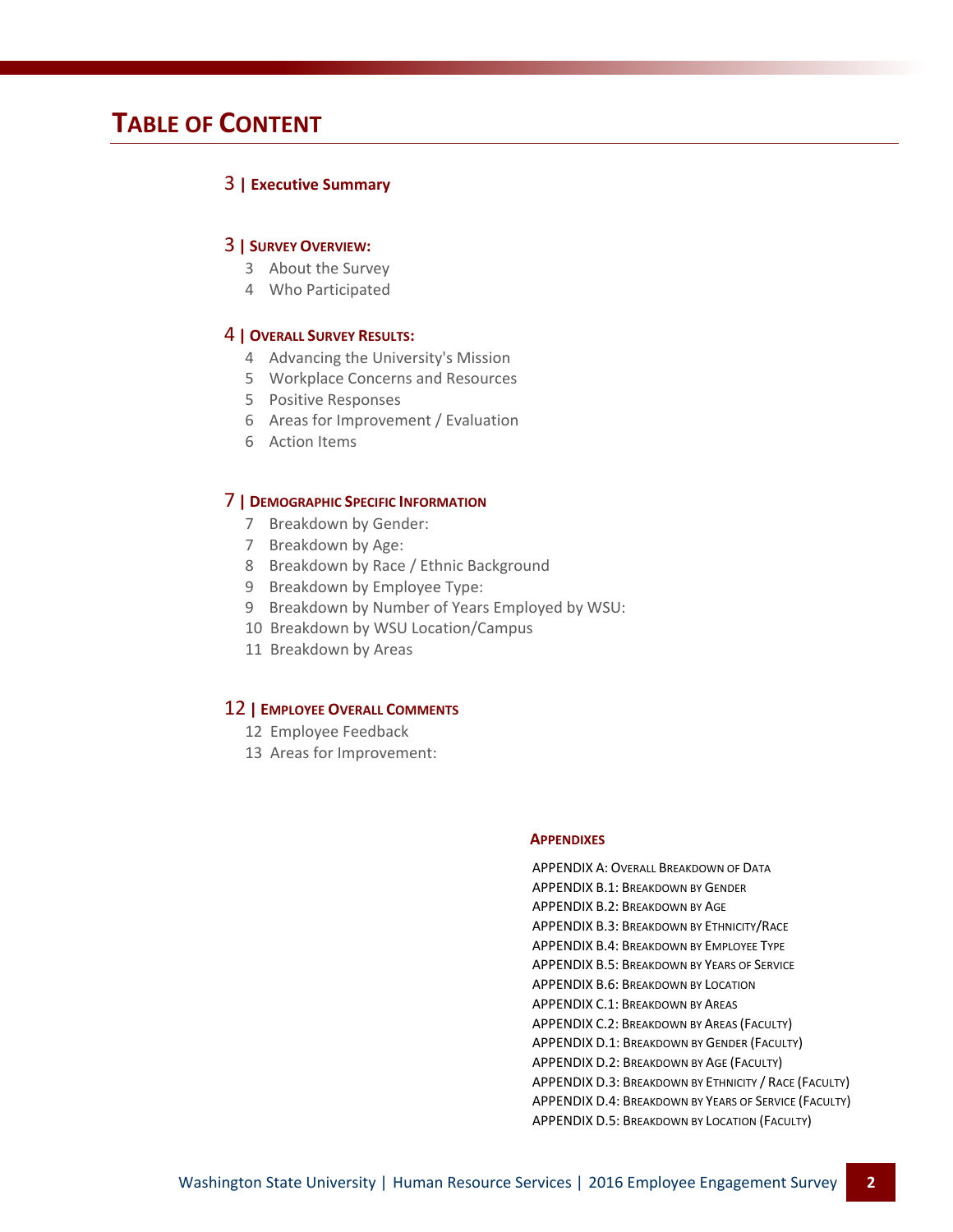# **EXECUTIVE SUMMARY**

The WSU Employee Engagement Survey is a method for the University to gather feedback from employees to identify strengths and weaknesses of the workplace and evaluate overall perceptions of the work environment.

In line with the WSU Strategic Plan 2014-2019, and in an effort to improve institutional effectiveness, the first institutionwide Employee Engagement Survey was conducted in April 2014 to serve as a baseline in measuring progress and determining how effective improvement efforts are over time. The 2016 Employee Engagement Survey was sent to all active faculty, administrative professional, and classified staff employees in March 2016. Results from the 2016 survey will be used to identify areas of improvement and assist in developing strategies to enhance the workplace and advance the University's mission.

In addition to the survey results provided within this report, Human Resource Services (HRS) released preliminary survey data which contained an overall response breakdown for each statement. The preliminary report is available on the HRS website: [http://hrs.wsu.edu/employee-engagement-survey/.](http://hrs.wsu.edu/employee-engagement-survey/)

# **SURVEY OVERVIEW**

# ABOUT THE SURVEY:

For the 2016 Employee Engagement Survey (EES), statements were added and/or modified based on employee feedback received from the 2014 survey comments, as well as input provided by senior leadership. The 2016 survey was designed to answer the following key questions:

| Section 1               | Do employees feel they have what is needed to do their job?                                                                      |
|-------------------------|----------------------------------------------------------------------------------------------------------------------------------|
| Section 2               | Do employees feel they are valued?                                                                                               |
| Section 3               | Do employees feel they provide individual contributions?                                                                         |
| Section 4               | Do employees feel connected to their co-workers?                                                                                 |
| Section 5**             | Do employees feel satisfied with their supervisor?                                                                               |
| Section 6*              | Do employees feel connected to their department and do employees feel their<br>department is advancing the University's mission? |
| Section 7               | Do employees feel connected to WSU as a whole?                                                                                   |
| Resources**             | Are employees aware of WSU resources or have concerns in the workplace?                                                          |
| <b>Faculty Specific</b> | Do faculty feel they provide contributions within their faculty appointments?                                                    |

*\*Updated for 2016 ; \*\*New for 2016*

HRS utilized Qualtrics online survey tool to conduct the survey as well as compile the data for analysis and comparison between 2014 and 2016. A total of 38 statements were available for administrative professional and classified staff employees and a total of 42 statements were available for faculty. For 2016, there were 7 statements added to the survey regarding workplace concerns and WSU resources.

The EES measured the responses using a 5-option Likert scale to determine the frequency in which employees identified with the statements. Specifically, respondents were asked to choose between the following: *Never*; *Rarely*; *Sometimes*; *Often*; *Always*. The statements were scored 1-5, with "Never" equaling 1 and "Always" equaling 5, with the exception of statement 41 "*I have concerns regarding work climate,"* which was scored in reverse. The statements were analyzed to identify the response average overall, as well as the response average for each individual statement.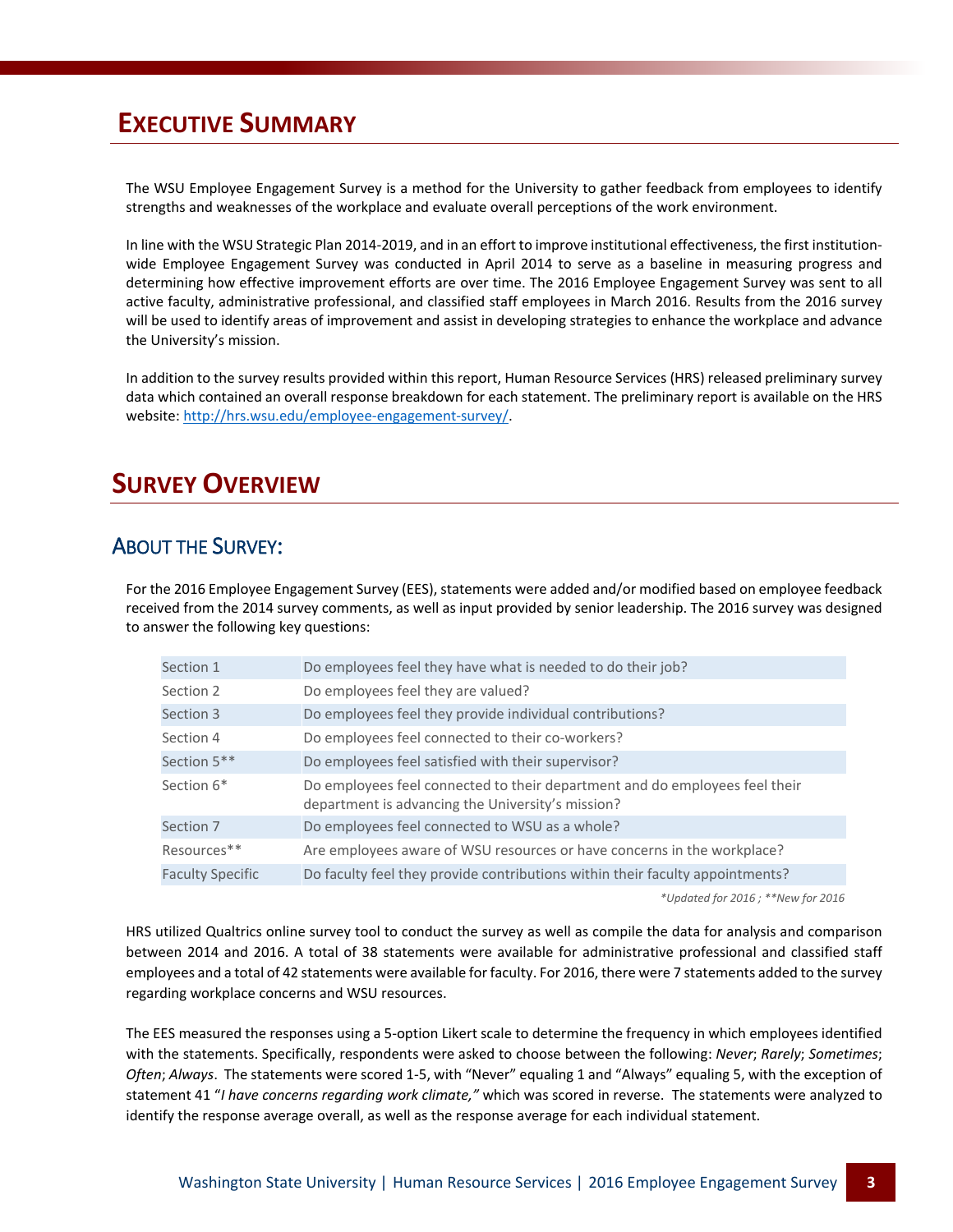## WHO PARTICIPATED:

The EES was sent on March 28, 2016 to 6,815 faculty, administrative professional, and classified staff employees on active appointments. Employees with WSU email addresses received an email with instructions on how to complete the survey online. Employees without a WSU email address were mailed a hard copy of the survey along with a postage-paid return envelope to their mailing address on record. The EES closed on April 8, 2016, with responses received by 1,958 employees, resulting in a 28.7% response rate.

Although the overall response rate decreased by 1.5% (30.1% in 2014 to 28.7% 2016), the actual number of responses received increased by 3.5% (1,891 responses in 2014 to 1,958 responses in 2016).

# **OVERALL SURVEY RESULTS**

Overall, 70.2% of respondents indicated they are often or always satisfied at work, 20.8% of respondents indicated they are sometime satisfied with work, and 8.9% of respondents indicated they are rarely or never satisfied with work. The overall response average for sections 1-7 was 3.81. Below is the overall response average breakdown comparison for each section. Detailed results for can be found in [Appendix A.](http://hrs.wsu.edu/wp-content/uploads/2016/09/Final-Appendics_20142016-1.pdf#page=1)

| <b>Section</b>      | <b>Overarching Question</b>                                                      | 2014<br>Average | 2016<br>Average | Change |
|---------------------|----------------------------------------------------------------------------------|-----------------|-----------------|--------|
| Section 1           | Do employees feel they have what is needed to do their job?                      | 4.15            | 4.12            | $-.03$ |
| Section 2           | Do employees feel they are valued?                                               | 3.49            | 3.56            | .07    |
| Section 3           | Do employees feel they provide individual contributions?                         | 3.52            | 3.68            | .16    |
| Section 4           | Do employees feel connected to their co-workers?                                 | 3.92            | 4.00            | .08    |
| Section 5**         | Do employees feel satisfied with their supervisor?                               | N/A             | 3.88            | N/A    |
| Section 6*          | Do employees feel connected to their department?                                 | 3.69            | 3.79            | .10    |
|                     | Do employees feel their department is advancing the<br>University's mission?     | N/A             | 3.83            | N/A    |
| Section 7           | Do employees feel connected to WSU as a whole?                                   | 3.59            | 3.65            | .06    |
| Section 8**         | Are employees aware of WSU resources or have concerns in<br>the workplace?       | N/A             | 3.75            | N/A    |
| Faculty<br>Specific | Do faculty feel they provide contributions within their faculty<br>appointments? | 3.62            | 3.53            | $-.09$ |

*\*Updated for 2016 ; \*\*New for 2016*

# ADVANCING THE UNIVERSITY'S MISSION:

The 2016 survey asked respondents to identify the extent to which their department approached advancement of the University's mission, specifically as it related to the University goals of accountability, innovation, creativity, openness, and collaboration. Overall, respondents identified departments are advancing the University's mission 'Often'.

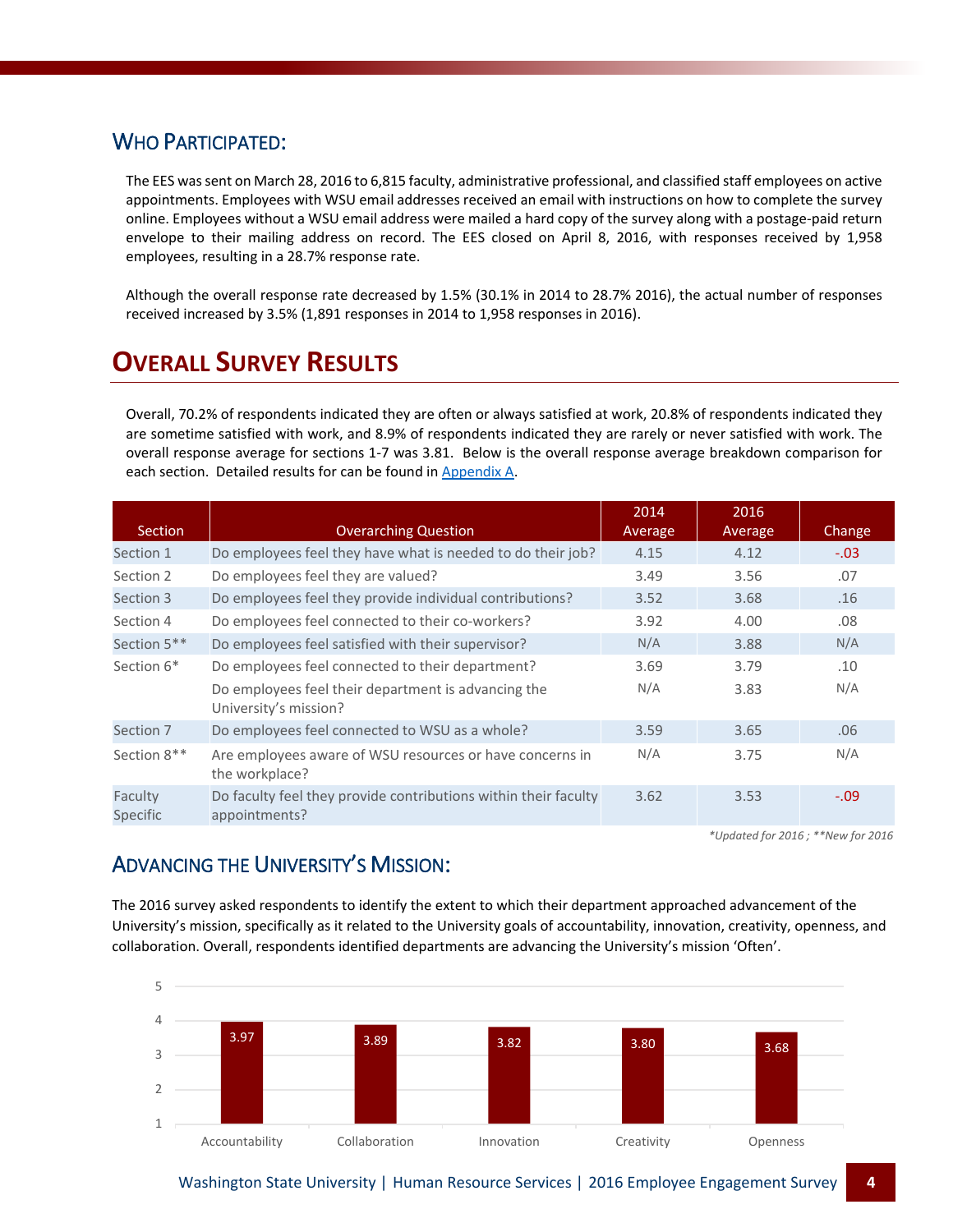# WORKPLACE CONCERNS AND RESOURCES:

Based on feedback, the 2016 survey added additional statements regarding workplace concerns and employee awareness of WSU resources, specifically those resources related to Workplace Violence, Bullying, State Ethics, Discrimination, Sexual Harassment and Sexual Misconduct. While the majority of respondents are aware of the policy prohibiting discrimination, sexual harassment, and sexual misconduct, only 66.55% of respondents are aware of the WSU policy regarding bullying prevention and reporting.

% OF RESPONDENTS AWARE OF THE FOLLOWING WSU POLICIES:



# POSITIVE RESPONSES:

In looking at the overall data for the 2016 survey, over 70% of those who responded indicated positive responses of often or always to the twelve (12) statements listed below.

## *Do you feel you have what is needed to do your job?*

87.91% of respondents indicated they often or always know what is expected of them at work 78.20% of respondents indicated they often or always receive the information they need to perform their job 76.86% of respondents indicated they often or always have the technology needed to do their jobs efficiently 74.95% of respondents indicated they often or always have the resources needed to do their job efficiently

## *Do you feel connected to your co-workers?*

86.40% of respondents indicated they often or always feel they have positive interactions with co-workers 77.60% of respondents indicated they often or always feel those around them are committed to doing quality work

75.83% of respondents indicated they often or always enjoy the work climate that exists between themselves and their co-workers

## *Do you feel satisfied with your supervisor?*

79.43% of respondents indicated they often or always feel their supervisor treats them with dignity and respect

## *Do you feel connected to your department?*

71.07% of respondents indicated they often or always enjoy being part of their department 70.12% of respondents indicated they often or always feel their department demonstrates support for a diverse workforce

## *Do you feel connected to WSU?*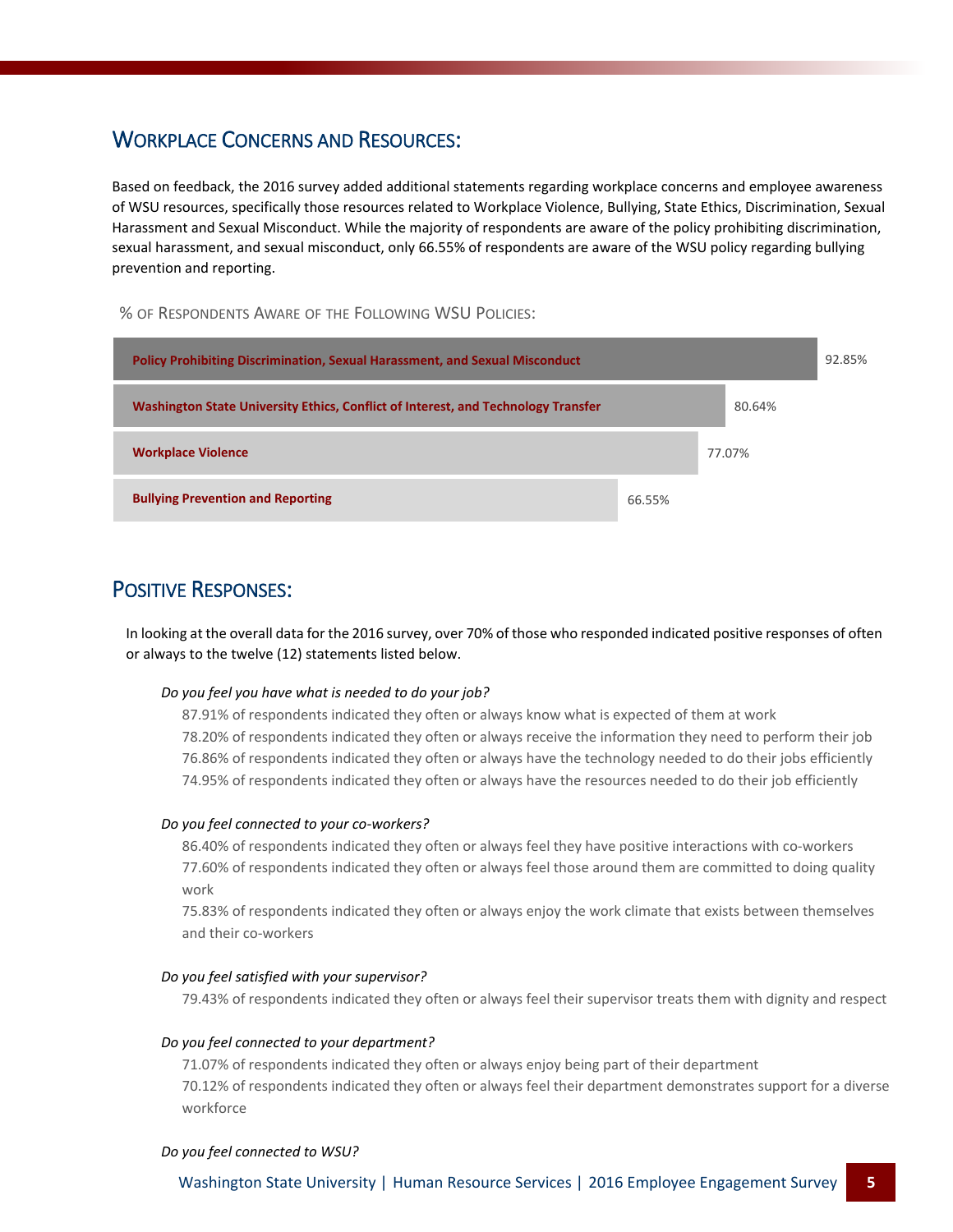76.43% of respondents indicated they often or always enjoy being part of WSU 70.24% of respondents indicated they often or always feel satisfied at work overall

# AREAS FOR IMPROVEMENT / EVALUATION:

## Less than 50% of respondents indicated positive responses of often or always to the seven statements listed below.

## *Do you feel you provide contributions within your faculty appointment?*

33.76% of respondents indicated they are often or always encouraged to participate in extension activities

## *Do you know and feel you are valued?*

40.06% of respondents indicated they feel they are often or always appropriately compensated for their level of position

## *Do you feel connected to your department?*

48.37% of respondents indicated they often or always know how their department measures success 48.00% of respondents indicated they often or always receive clear information about changes made within their department

## *Do you feel connected to WSU?*

42.11% of respondents indicated they often or always receive clear information about changes made within **WSU** 

41.90% of respondents indicated they often or always receive clear information about changes made within their college/area

## *Are employees aware of WSU resources or have concerns in the workplace?*

47.79% of respondents indicated they often or always feel their supervisor encourages them to use the University resources available

## **ACTION ITEMS:**

In reviewing the overall survey data, WSU as a whole should focus on initiatives to improve employee engagement and perceptions of the workplace, including but not limited to:

- Improve communication efforts regarding changes at all levels of the university (Statements 24, 35, & 36)
- Encourage faculty to provide contributions within their faculty appointments by encouraging them to engage in extension opportunities (Faculty statement 4)
- Evaluate employee compensation (Statement 8)
- Provide communication to employees on how success is measured (Statement 25)
- Provide supervisors with information on WSU resources to better equip them to encourage employees to utilize said resources (Statement 40)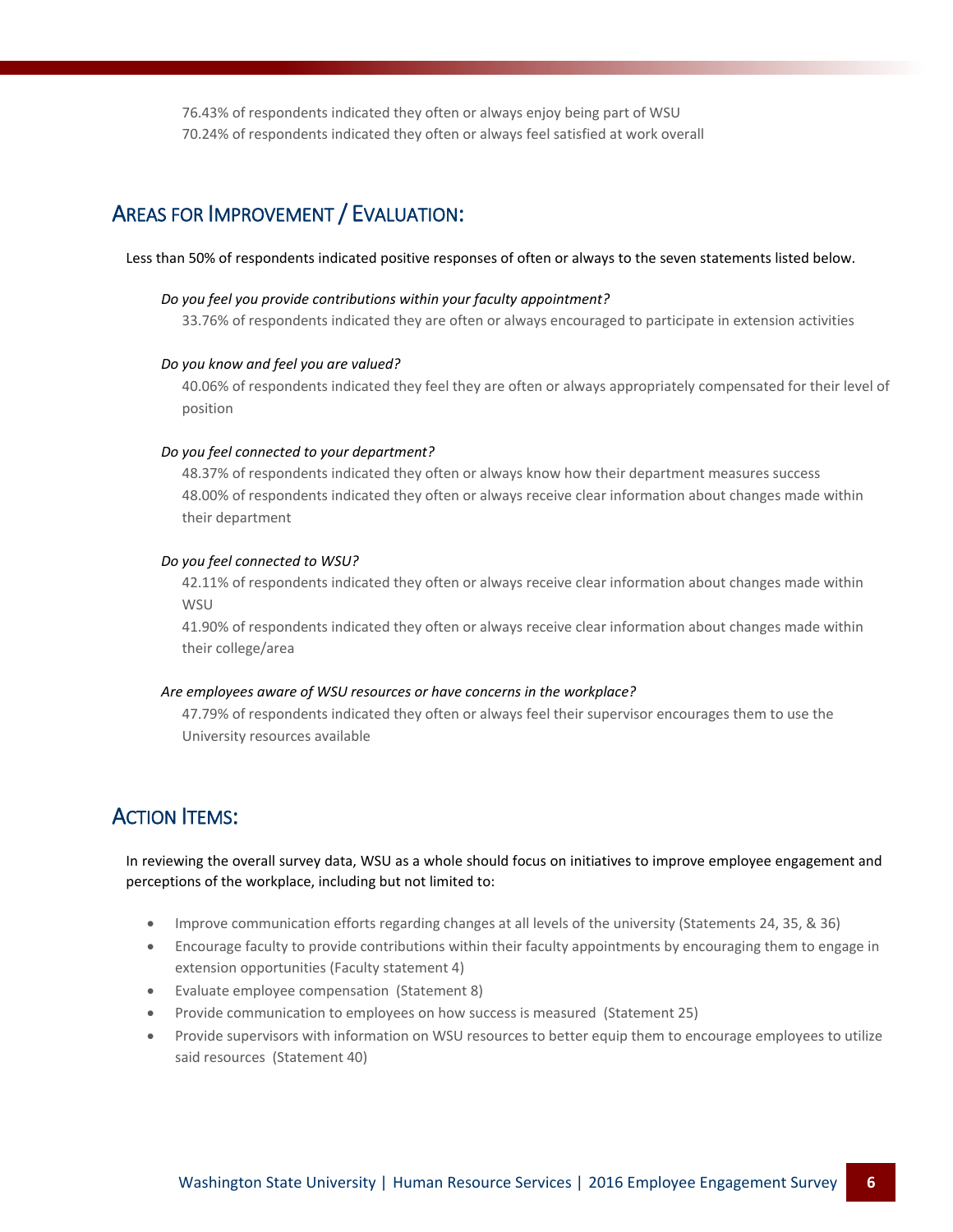# **DEMOGRAPHIC SPECIFIC INFORMATION**

## BREAKDOWN BY GENDER:

For the 2016 survey, 60.4% identified themselves as female, 32.9% identified themselves as male, and 6.7% chose to not self–identify. For statements 1-38, those who identified themselves as female indicated a slightly higher average response of 3.85 compared to those who identified themselves as male, 3.82. The detailed breakdown by each statement can be found in [Appendix B.1.](http://hrs.wsu.edu/wp-content/uploads/2016/09/Final-Appendics_20142016-1.pdf#page=2)







For the faculty specific demographics, those identified as male indicated a higher average response of 3.77 compared to those who identified as female, 3.74. The detailed breakdown by each statement can be found i[n Appendix D.1.](http://hrs.wsu.edu/wp-content/uploads/2016/09/Final-Appendics_20142016-1.pdf#page=13)

## BREAKDOWN BY AGE:

Nearly half of the 2016 survey respondents (49.9%), identified themselves as over the age of 45. Those who identified themselves between the ages of 18 to 21, indicated the highest response average for statements 1-38 of 4.18, however they represent only 0.1% of respondents. While those between the ages of 56-65, representing 23.1% of respondents, had the lowest response average for statements 1-38 of 3.65. The detailed breakdown by each statement can be found in [Appendix B.2.](http://hrs.wsu.edu/wp-content/uploads/2016/09/Final-Appendics_20142016-1.pdf#page=3)

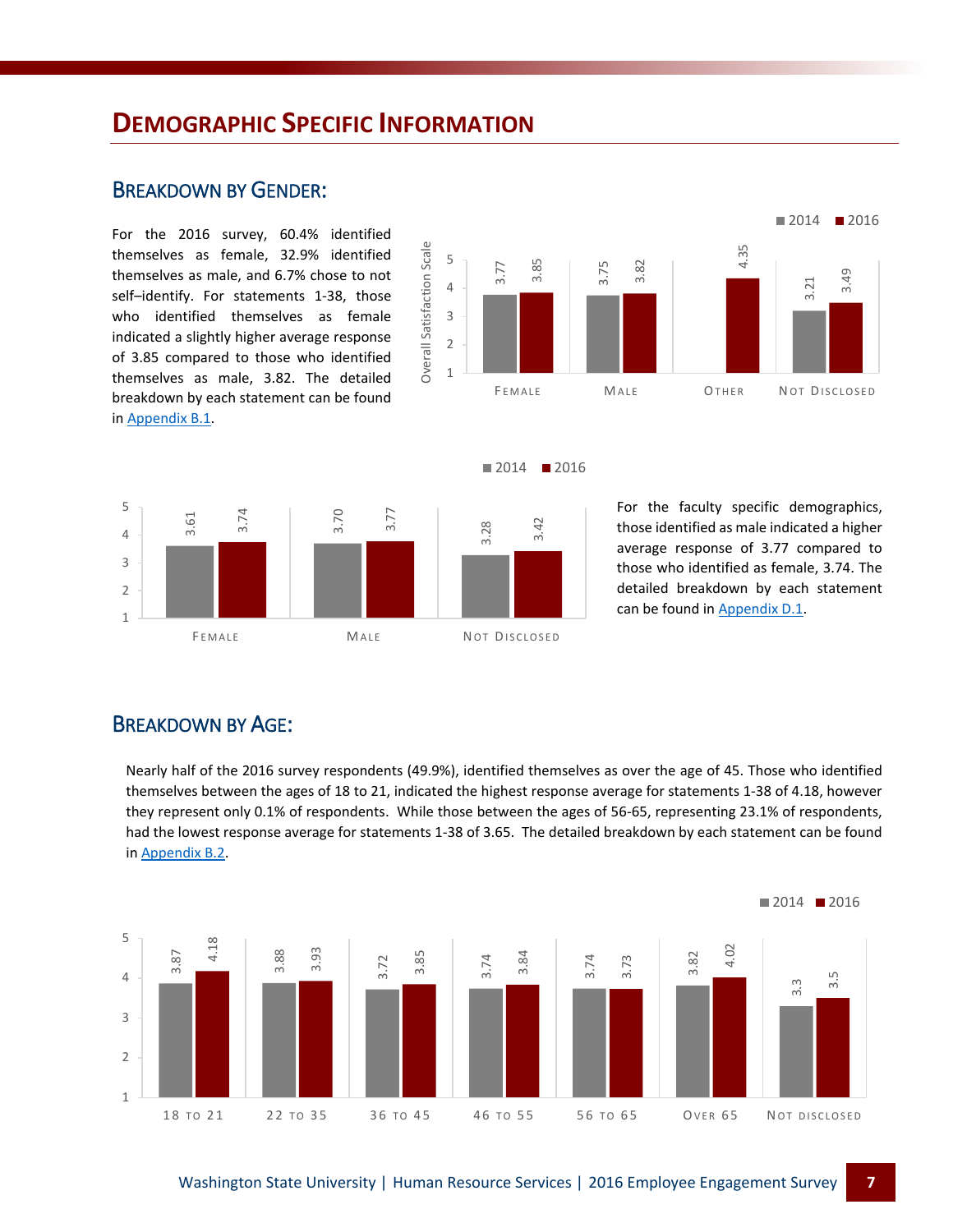## BREAKDOWN BY AGE, CONTINUED:

For the faculty specific data, those age 22 to 35 indicated the highest response average of 3.94, while those faculty age 46 to 55 indicated the lowest response average 3.69. The detailed data can be found i[n Appendix D.2.](http://hrs.wsu.edu/wp-content/uploads/2016/09/Final-Appendics_20142016-1.pdf#page=14)



# BREAKDOWN BY ETHNICITY / RACE:

Respondents who identified themselves as Asian (3.6%) indicated the highest response average for statements 1-38 of 3.99. Those who identified as American Indian or Alaskan Native (1%) had the lowest response average for statements 1-38 of 3.53. The detailed data can be found in [Appendix B.3.](http://hrs.wsu.edu/wp-content/uploads/2016/09/Final-Appendics_20142016-1.pdf#page=4)



For the faculty specific data, those who identified themselves as Asian indicated the highest response average 3.91. Those who identified as American Indian or Alaskan Native had the lowest response average of 2.73. The detailed data can be

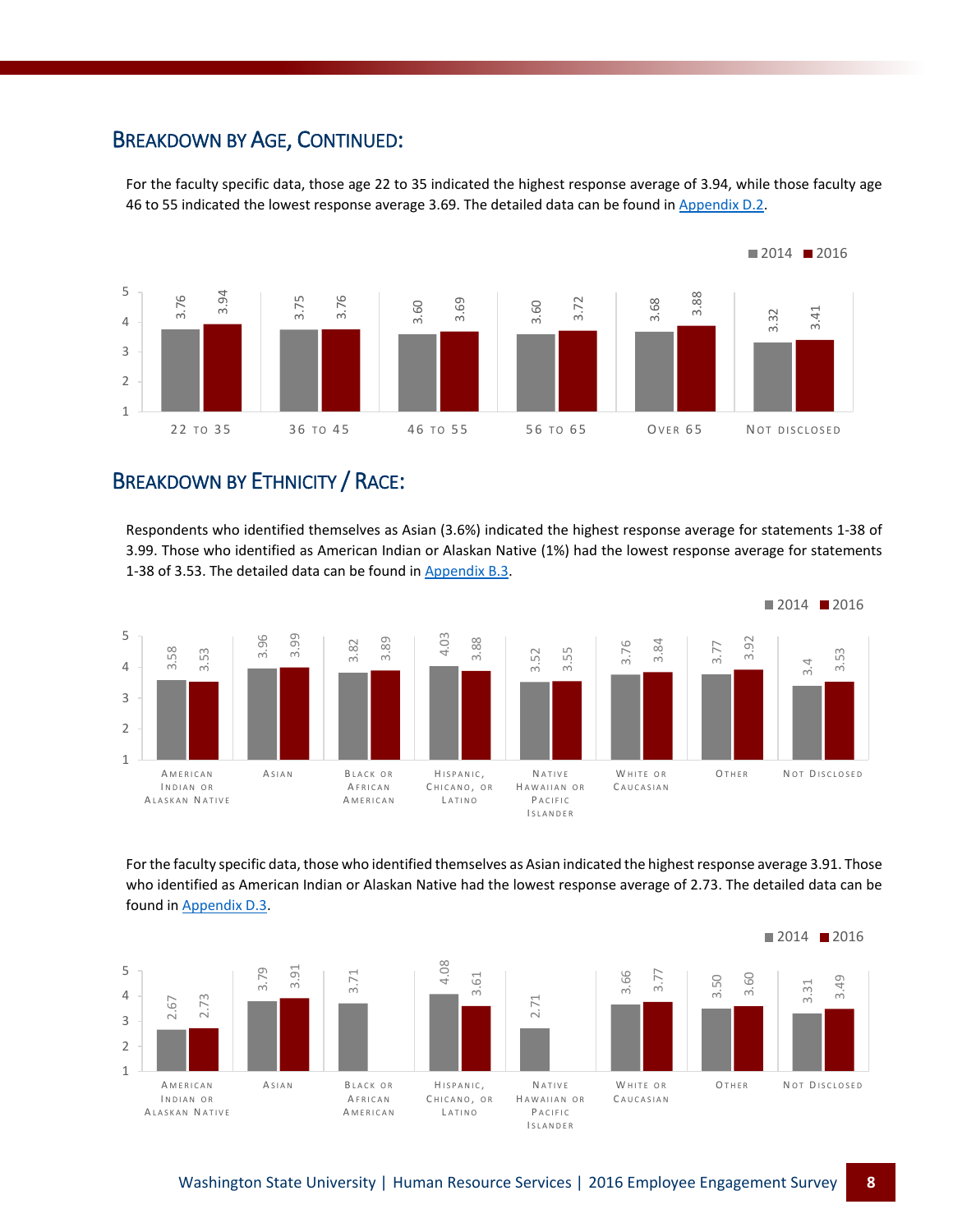## BREAKDOWN BY EMPLOYEE TYPE:

In 2016, Administrative professional (AP) employees were the largest respondents at 40%, classified staff (CS) employees made up 36.1%; while 23.9% indicated they were Faculty. AP employees had the highest response average for statements 1-38 of 3.85. The detailed breakdown can be found in [Appendix B.4.](http://hrs.wsu.edu/wp-content/uploads/2016/09/Final-Appendics_20142016-1.pdf#page=5)



## BREAKDOWN BY NUMBER OF YEARS EMPLOYED BY WSU:

Respondents employed for less than one year (10.55%) had the highest response average for statements 1-38 of 4.02 while those who have been employed with WSU for 10 to 15 years (13.87%) indicated the lowest response average of 3.71. Detailed breakdown can be found i[n Appendix B.5.](http://hrs.wsu.edu/wp-content/uploads/2016/09/Final-Appendics_20142016-1.pdf#page=6)

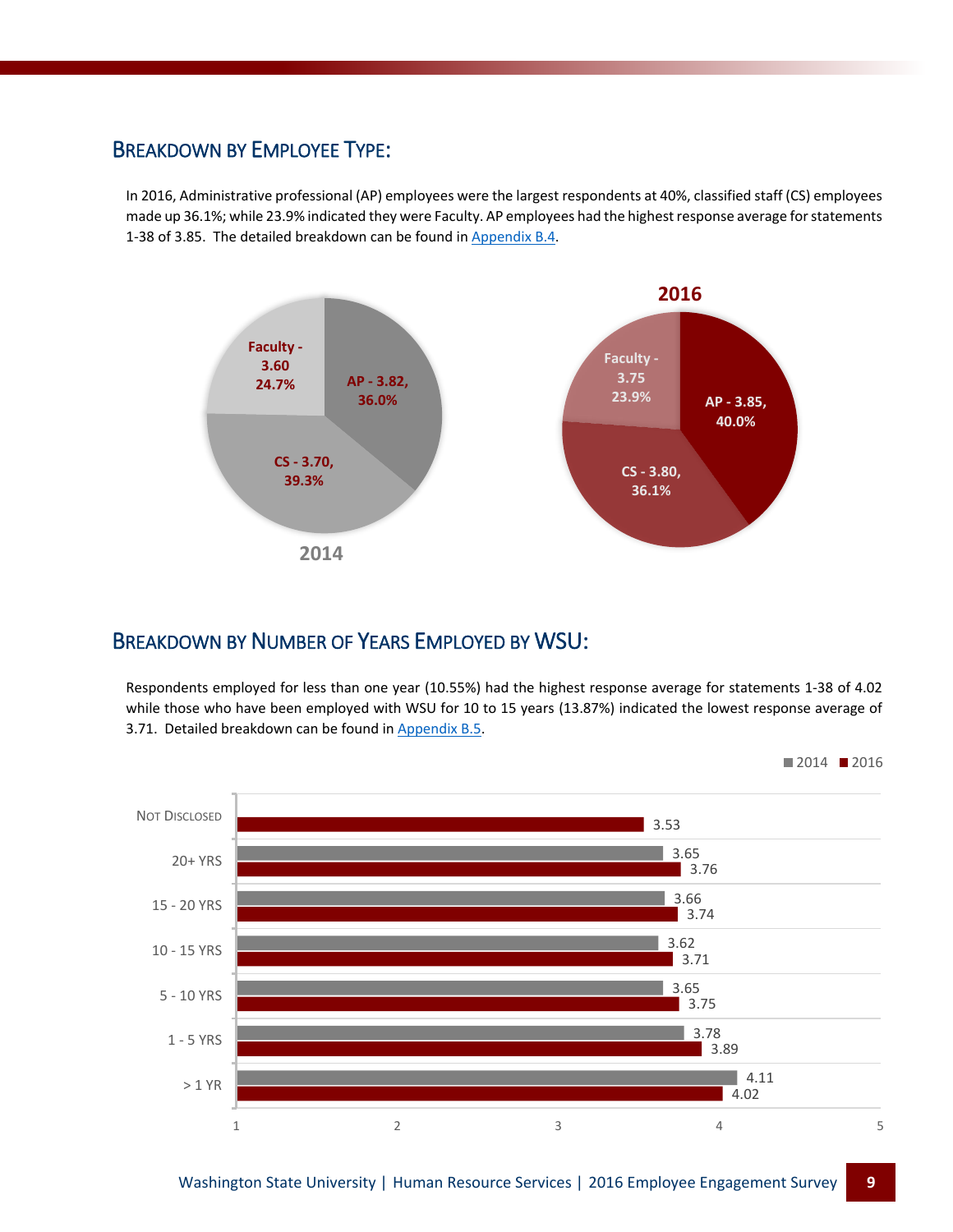# BREAKDOWN BY NUMBER OF YEARS EMPLOYED BY WSU, CONTINUED:

For faculty specific responses, respondents employed for less than one year had the highest response average of 4.02, while those who have been employed with WSU for 5 to 10 years indicated the lowest response average of 3.52. Detailed breakdown can be found i[n Appendix D.4.](http://hrs.wsu.edu/wp-content/uploads/2016/09/Final-Appendics_20142016-1.pdf#page=16)



# BREAKDOWN BY WSU LOCATION / CAMPUS:

Overall, the respondents located in Everett indicated the lowest averages for statements 1-38 of 3.57, however they made up less than 1% of the total respondents. The respondents located in Spokane (9.53%) indicated the highest average for statements 1-38 of 4.01. The majority of 2016 respondents were from Pullman campus (68.63%). Detailed breakdown can be found in [Appendix B.6.](http://hrs.wsu.edu/wp-content/uploads/2016/09/Final-Appendics_20142016-1.pdf#page=7)

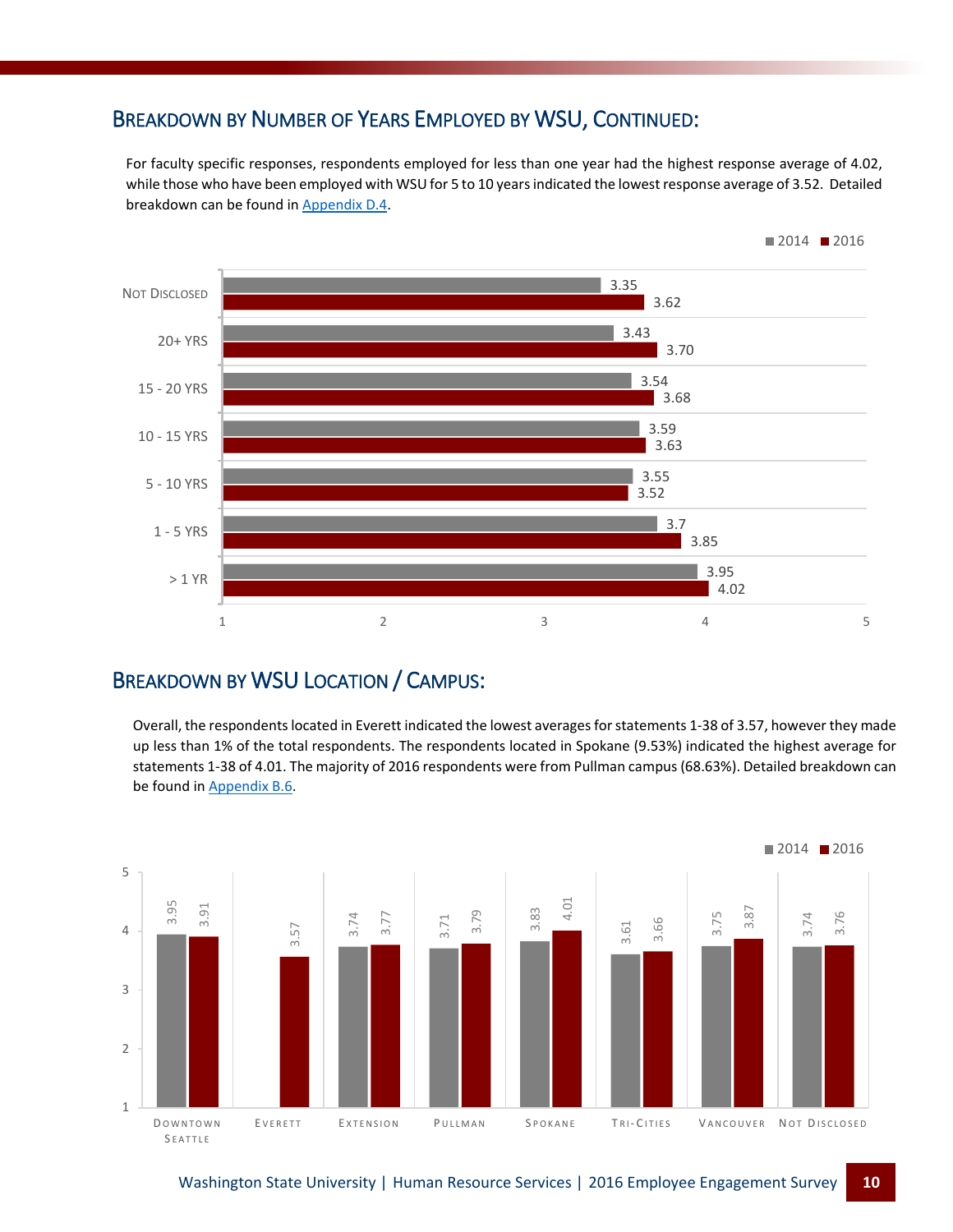# BREAKDOWN BY WSU LOCATION / CAMPUS, CONTINUED:

For faculty specific responses, respondents located in Everett indicated the highest response average of 4.18, however they made up less than 1% of the total respondents. The respondents located in downtown Seattle (1.12%) indicated the lowest response average of 3.28. Detailed breakdown can be found i[n Appendix D.5.](http://hrs.wsu.edu/wp-content/uploads/2016/09/Final-Appendics_20142016-1.pdf#page=17)



## BREAKDOWN BY AREA:

.

Respondents who identified themselves within WSU Everett had the lowest response average, for statements 1-38 of 3.20, while respondents who identified themselves within the Graduate School had the highest response average for statements 1-38 of 4.26. The detailed breakdown of all colleges and administrative areas can be found i[n Appendix C.1](http://hrs.wsu.edu/wp-content/uploads/2016/09/Final-Appendics_20142016-1.pdf#page=8)

Faculty respondents who identified themselves within the Graduate School had the highest response average of 4.61. Those who identified themselves within the Student Affairs had the lowest response average of 3.21. The detailed breakdown of all colleges and administrative areas can be found in [Appendix C.2](http://hrs.wsu.edu/wp-content/uploads/2016/09/Final-Appendics_20142016-1.pdf#page=11)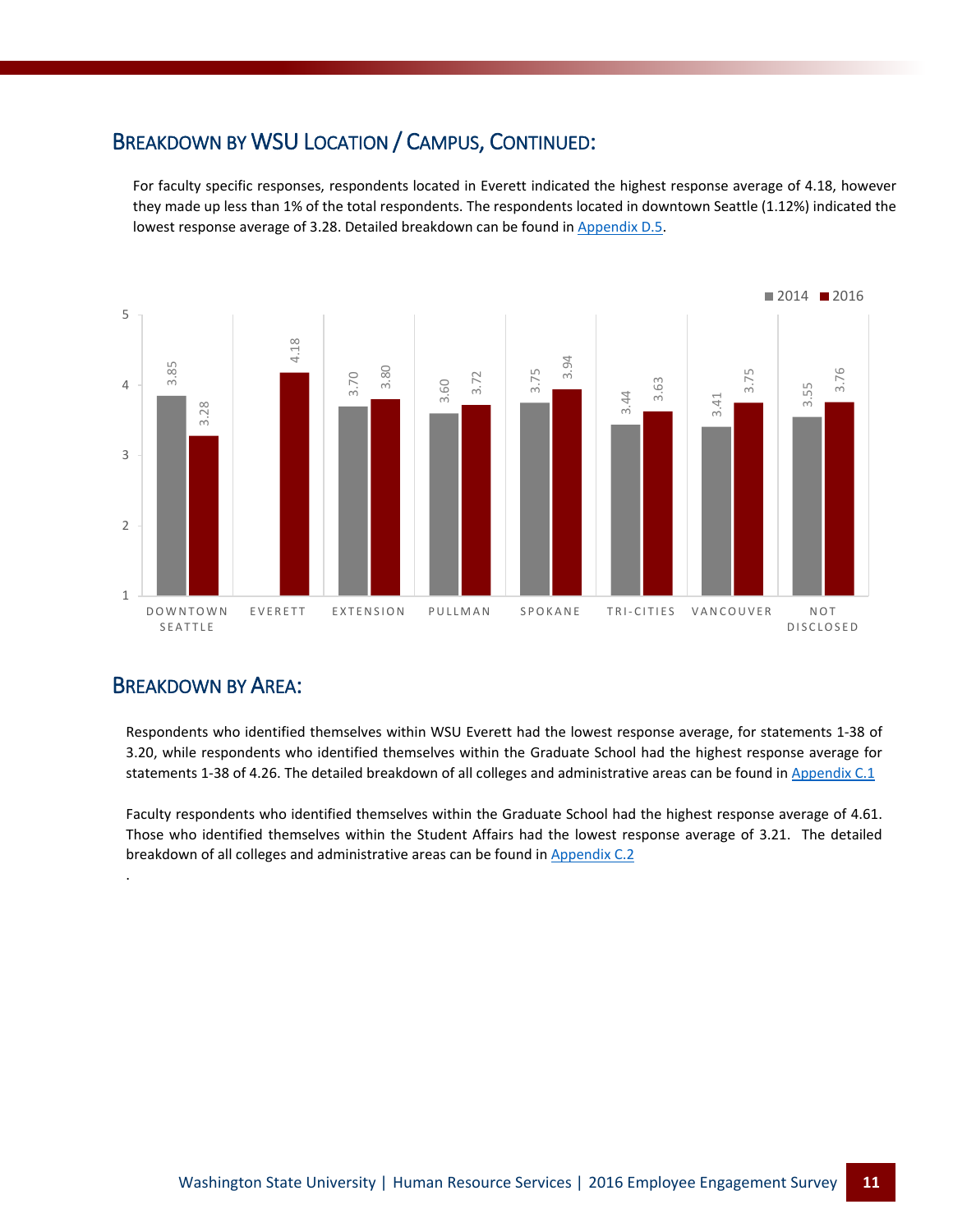# **EMPLOYEE OVERALL COMMENTS**

At the end of the survey, employees were given the opportunity to provide comments regarding subjects not addressed in the survey. A total of 464 respondents, approximately 23.7% of those who responded the survey, provided feedback which was valuable in assessing employee engagement.

Multiple respondents provided feedback on more than one subject resulting in 495 comments; 70 comments were appreciation for conducting the survey as for working with WSU, 74 comments were regarding the survey and 351 comments provided feedback on a number of areas for improvement.

## EMPLOYEE FEEDBACK:

## **Input on survey subjects and/or questions:**

Respondents identified a number of subjects not addressed within the survey which they felt were important for assessing employee engagement:

- Additional questions regarding compensation and employee satisfaction tied to increases and merit based rewards
- Advancement, mentoring, and training/professional development opportunities provided
- Employee support from WSU as a whole
- Cross campus or community collaboration and connectivity
- Burnout, job/work stress, time pressures, and conflicting priorities
- Employee empowerment, input in employee involvement shaping decisions about their work and WSU as a whole
- Physical condition of the workplace

## **Additional Feedback:**

While the majority of comments identified areas for improvement or concern, there were a number of positive responses regarding specific supervisors and those within leadership roles at all levels of the University. A number of those who provided positive feedback loved their department, their college, and/or WSU as a whole. Additionally, there were also a number of responses showing appreciation for conducting the survey and soliciting feedback from faculty and staff.